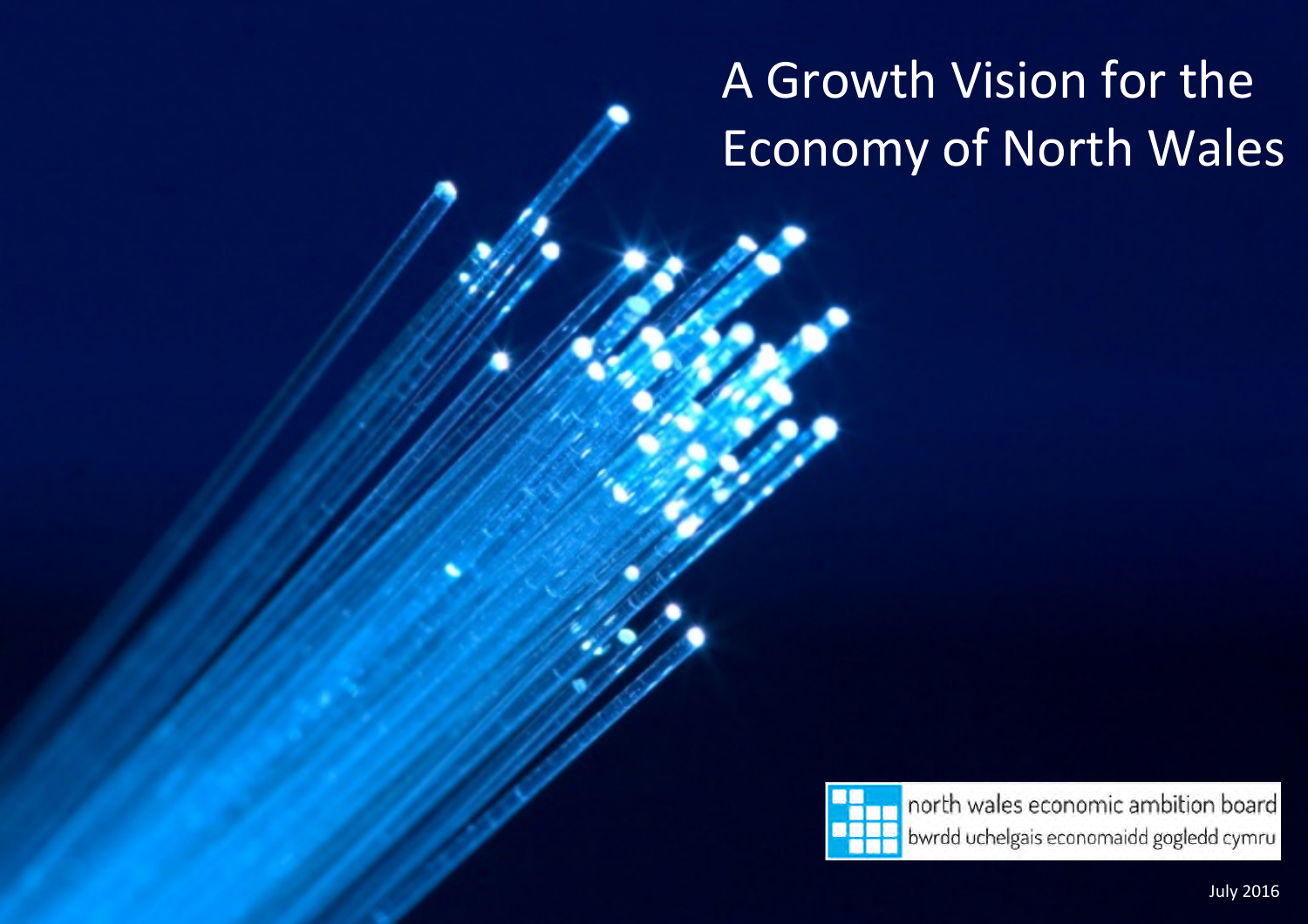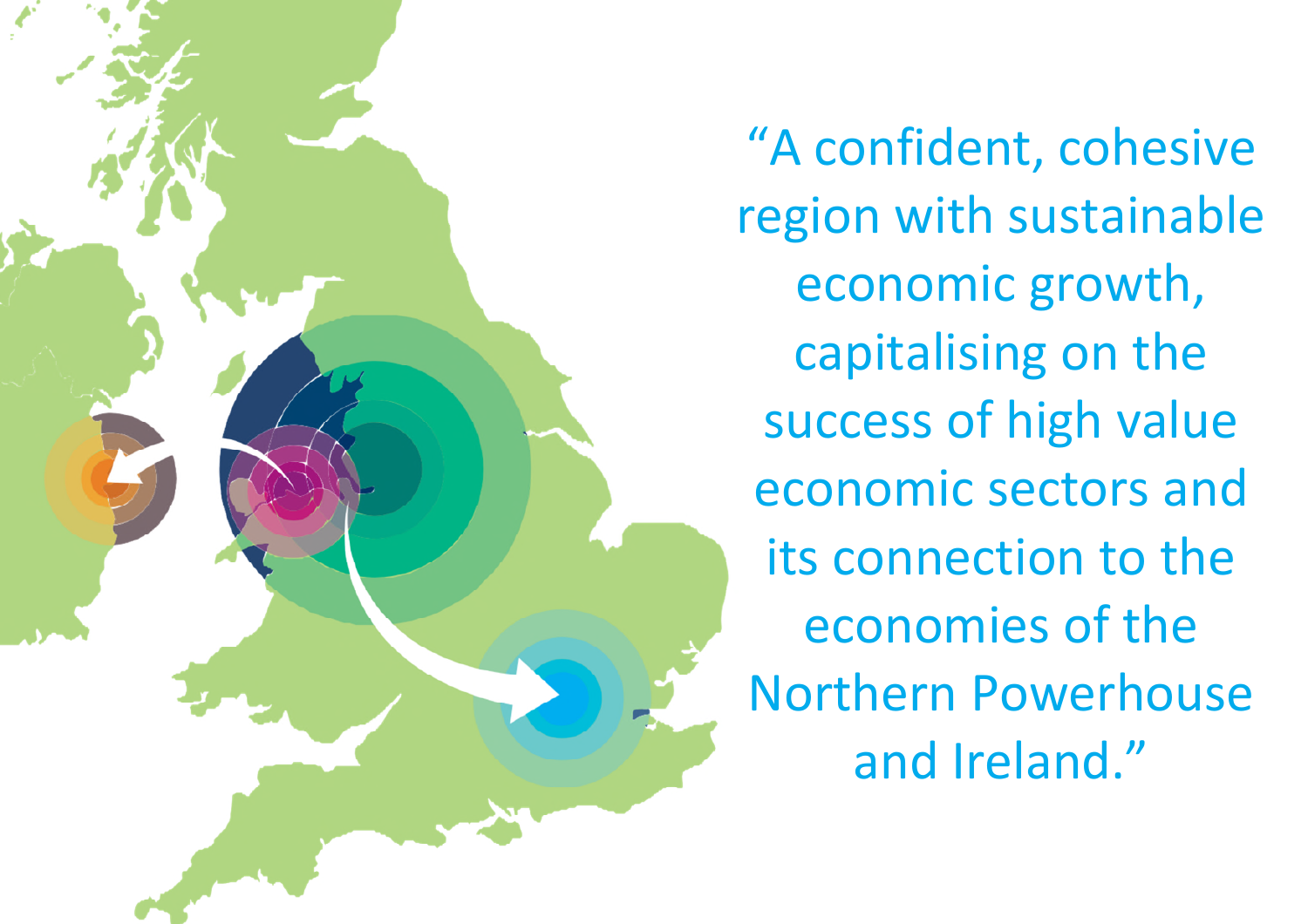# GROWTH VISION FOR NORTH WALES

This is a single, joined-up vision for economic and employment growth for North Wales. It will be achieved through collaboration and partnership working, with a strong private sector involvement and a *"Team North Wales"* approach, building close economic relationships with neighbouring areas.

It will also create the conditions to support the delivery of the UK Governments' National Infrastructure priorities in North Wales, particularly Wylfa Newydd – which is one of the largest private sector investments into the UK – and the rail modernisation project from Crewe to Holyhead, which will include electrification.

Our ambition for North Wales in 2035 is put forward in section 2 of the paper, with sections 3 and 4 setting out our Strategy and Action Plan of projects to deliver growth and enable the private sector to invest and boost productivity.

The purpose of this paper is to identify our vision for growth for North Wales, and to set out our Strategy and package of projects to realise that vision.

Various funding programmes will be explored to support the implementation of the Strategy and Action Plan of Projects, particularly a Growth Deal proposal with the UK and Welsh Governments.



The aims behind the vision are:

- To improve the economic, social, environmental, and cultural wellbeing of North Wales;
- To support and retain young people in the region's communities;
- To address worklessness and inactivity across the region;
- To support and enable private sector investment in the region to boost economic productivity and to improve the economic and employment performance of North Wales.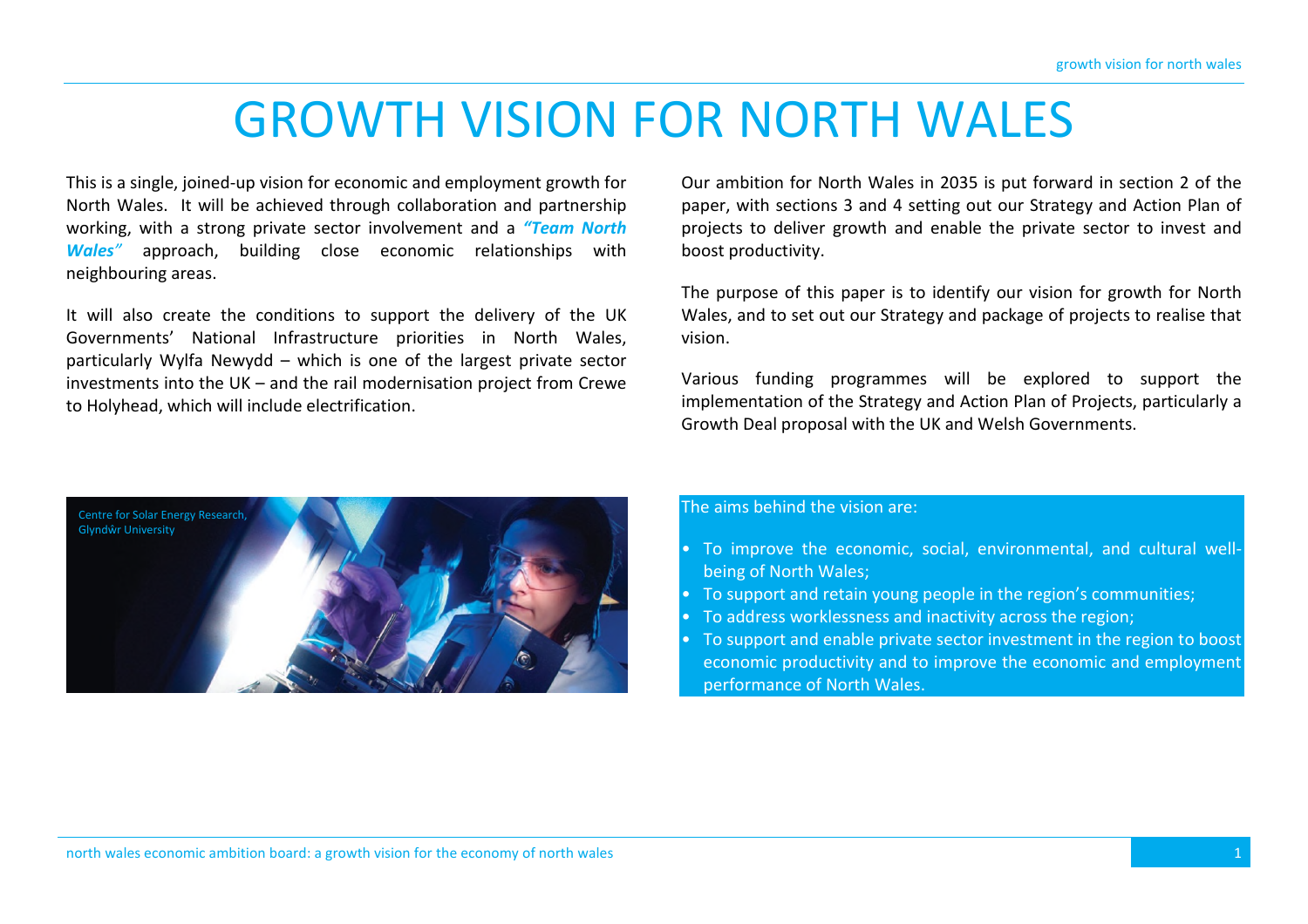# NORTH WALES IN 2035…..

Delivery of the vision will be powered by high value economic clusters throughout North Wales.

The **energy cluster** will have expertise around energy generation, low carbon technologies and processes, with businesses well-equipped to exploit opportunities as a result of investment in Wylfa Newydd, Trawsfynydd Small Modular Reactors and off-shore wind, biomass and tidal energy projects. Businesses within the cluster will have strong linkages with leading energy research centres, especially in the Northern Powerhouse area, so as to facilitate effective knowledge exchange, innovation, high quality research and development, and technology commercialisation.

Importantly, synergies with energy sector cluster development activity in neighbouring regions will be fully exploited, especially supply chain opportunities. North Wales, together with the cross-border area and



North West England, will be positioned as one of the leading UK locations for energy generation and energy related supply chain investment, with expertise in business and academia to seize opportunities for the global demand for low or zero carbon energy.

The **advanced manufacturing cluster** in the region will be highly competitive on the global stage. The region will be a hot-bed of activities in this cluster, building on a strong network of anchor companies with international profile and a competitive edge in aerospace, materials and processes, marine and environmental engineering, automotive, electronics and food.

Anchor companies in this cluster will be supplied by SME's within the region with a reputation for high quality. The cluster will benefit from a portfolio of well serviced development sites as well as the availability of applied



knowledge assets and facilities, especially in higher education. Growth in this cluster will be driven in particular by Enterprise Zones (such as Deeside Enterprise Zone), as well as new investment in the Northern Gateway, Deeside; Wrexham Industrial Park; St. Asaph Business Park; Parc Bryn Cegin, Bangor and Parc Cybi, Holyhead.

The **digital cluster** will become an integral part of the region and the rapid growth of many digital businesses will confirm North Wales' position as a UK hub of technology excellence.

The diverse digital sector, including high performance computing, data analytics, media, cognitive computation etc., will be pivotal to the region, forging new innovative sectors and creating new ways to doing business.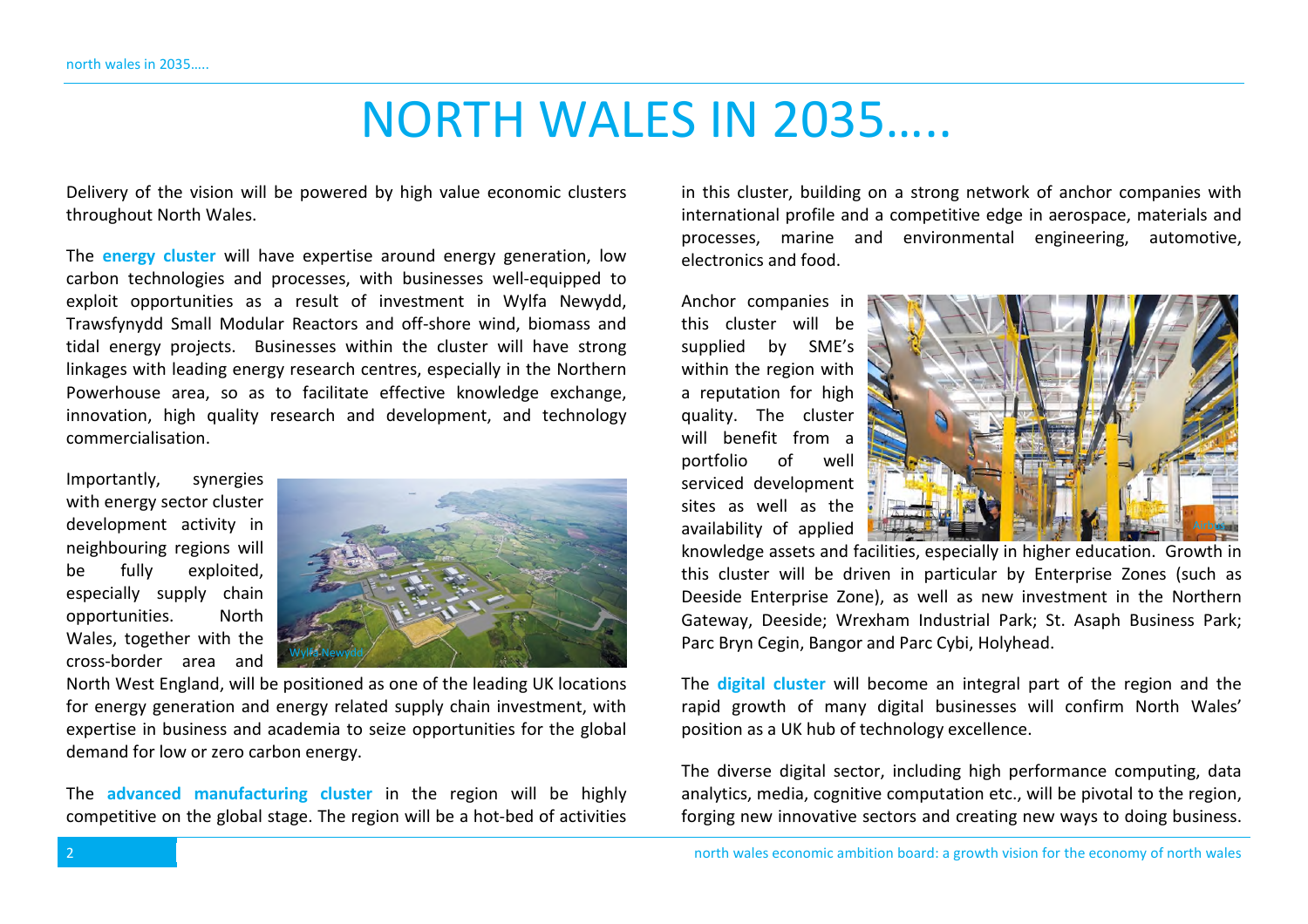The digital cluster will be the engine room for growth in North Wales, building on the competitive advantages in terms of academia, quality of life and outstanding natural beauty, and a quality infrastructure.

Creative industries, software development, health technology and financial science will all be part of such a cluster, building their own momentum for growth. Our strength in digital technology will be powered by strong applied research from the region's Universities and Further Education Colleges with electrical and software engineers driving the specialism in hardware and wireless communication. Some strategic sites will provide a focus for activities in the digital sector, in particular Menai Science Park, Wrexham Technology Park and St. Asaph Business Park.

The region will have a high concentration of digital companies – a significant technology cluster, creating a real and genuine "buzz" that will succeed in inspiring young people and creating an image of a modern, well-connected and outward looking region.

North Wales is economically connected to the **Northern Powerhouse**. Administrative boundaries will not be a barrier, with the economy of North Wales inextricably linked and closely aligned to North West of England.

Cross border collaboration will take place on the delivery of strategic projects, such as transport, and the development of key high value clusters which will boost economic performance and productivity.

Some of the key transformational projects in the region, such as Wylfa Newydd and Trawsfynydd Small Modular Reactors, offer huge potential synergy with the energy cluster in the Northern Powerhouse, and will directly benefit from the advanced manufacturing expertise within organisations such as the Nuclear Advanced Manufacturing Research Centre based in Sheffield and the University of Manchester's Dalton Institute.

The region will also benefit from developing trade, commercial and business links with Ireland. The economic advantages of being positioned between major economic centres such as Manchester and Dublin will be maximised – further increasing our appeal as a major business destination.

The improvement of the regional transport and economic infrastructure will both support sustainable housing growth and improve



access to the region to promote its visitor offer. Delivery of the Vision will be integrated into plans for sustainable community planning and development which respect the unique cultural and linguistic characteristics of the region.

Achieving this ambition will ensure that North Wales will have a strong regional offer to the UK and Welsh Governments. This offer will be a concentration of innovative businesses in high value economic clusters embedded in the region, capitalising on the high level skills base, quality infrastructure and excellent connections to the Northern Powerhouse. Such a concentration will establish North Wales as a "Locality of Excellence" for the location of businesses in high value clusters and as a consequence, boosting UK productivity levels and re-balancing the economy.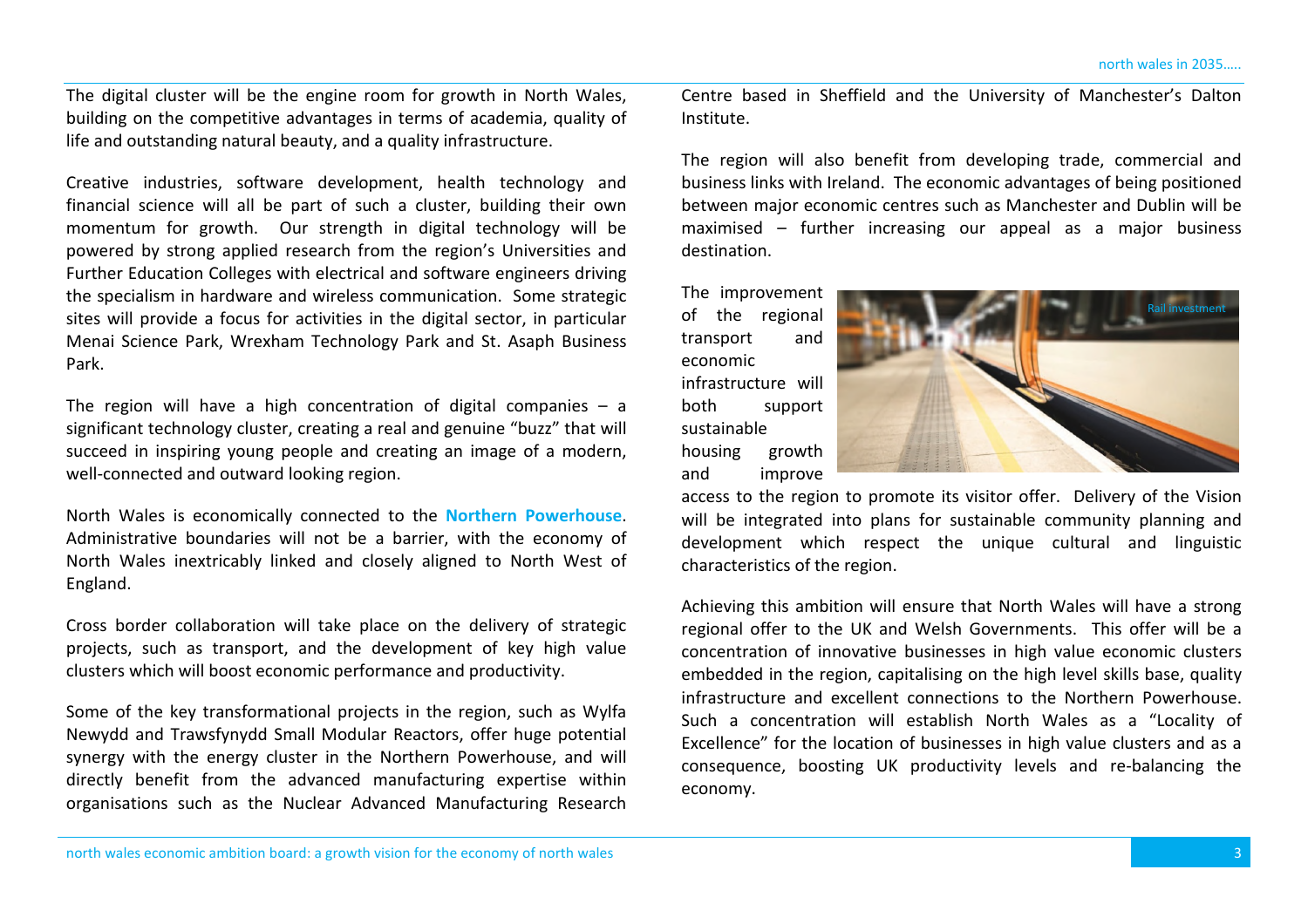# STRATEGY TO DELIVER THE VISION

At the heart of our vision is the desire to improve **productivity**, **competitiveness** and **growth** across North Wales.

It has been developed and agreed by a wide partnership of people, organisations and the private sector who share a pride in, and ambition for, an area with unique assets, challenges and opportunities.

The focus will be on creating the appropriate conditions for high value economic clusters such as energy, advanced manufacturing and digital sector to flourish and boost their contribution to the performance of the economy.

This will be achieved by building on the strengths of the existing business base and overcoming barriers and challenges by delivering a package of strategic projects which are needed for positive change to transform the economy.

Increasing productivity is a key goal. However, to achieve this successfully, and to deliver a more successful and balanced economy, long term investment will be required to tackle long term challenges, especially around transport, skills and employment, business support and housing



needs.

The Strategy will deliver the vision of increased productivity, growth and jobs by focusing on the following:

> *Improving the infrastructure across the region*, especially transport and digital, to facilitate and enable economic investment and to unlock the economic potential of North Wales. Digital technology needs to be significantly upgraded to act as a key enabler for productivity and driver of innovation and international trade. There is also a need to focus on improving access to employment sites, and to address traffic congestion problems on certain road routes, especially in the cross-border area. Investment also needs to take place in the North Wales railway network – the electrification of the railway line is a priority as well as improving the frequency, speed and the quality of rail services and the rolling stock. The region also needs to ensure that there is a portfolio of marketresponsive, well-serviced, readily available development sites that meet the needs of current and future economic sectors and clusters, especially along the A55 corridor. This is crucial if we are to become the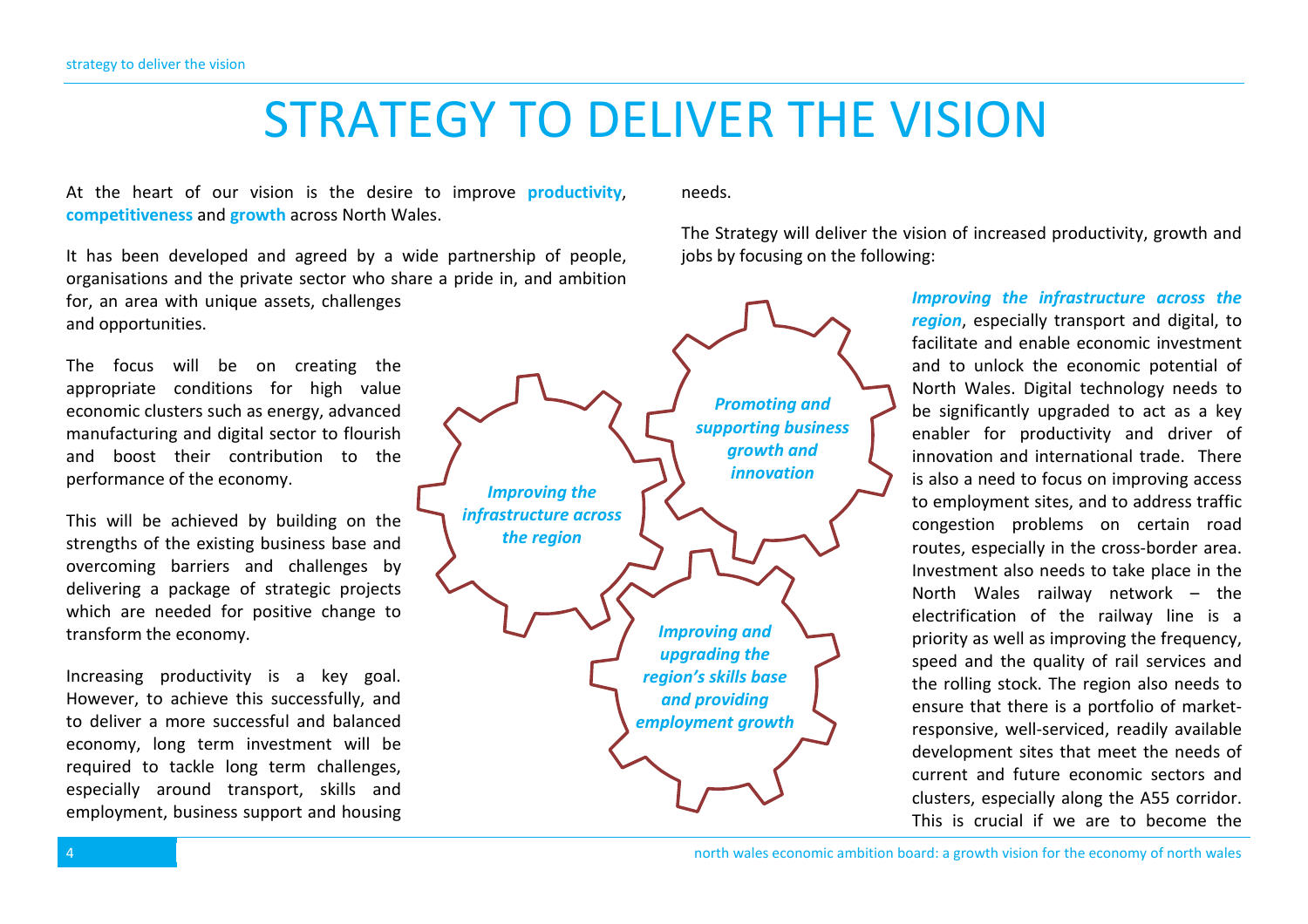favoured location of businesses and attract investment. The housing offer across North Wales - a key component of enabling growth - will have to respond to demographic shifts and cater for housing need across the region. There will be a need to encourage schemes that provide quality homes across a range of tenures, to suit a range of income levels and aspirations close to major employment centres.

*Improving and upgrading the region's skills base and providing employment growth*, focusing in particularly on improving the supply of advanced skills in the high value economic clusters and tackling worklessness. Employers in the region need to be supported to drive skills provision that responds to their needs, retaining flexibility to respond to evolving requirements. We also need to ensure that young people and adults in the region are equipped with the skills that employers need, and ensure that the area provides an attractive employment proposition to attract and retain workers, particularly those with high level skills. The

Advanced Manufacturing Centre at Deeside, the Aerospace Technology Centre at Broughton and the new Skills Centre for Energy and Environment at Llangefni are examples of key projects that need to be delivered to support the skills agenda. The education system across the region will have to become more demand-led, reflecting the priorities of employers and growth sectors in the education curriculum. We also need to ensure that those seeking work have the skills to access sustainable employment, whilst those in work need to be supported to develop



their potential. Worklessness will be tackled through the delivery of integrated and co-ordinated programmes that will focus specifically on the individual's needs and circumstances – providing them with the confidence and the support to access the labour market.

*Promoting and supporting business growth and innovation*, especially in key sectors, and strengthening supply chains within the region. We need to create a highly supportive and competitive environment for our businesses, so that they remain resilient and embedded locally. It is crucial that this support is effectively co-ordinated, especially through a Team North Wales approach. Businesses in the region will also have the opportunity to capitalise on major private sector investment schemes, such as Wylfa Newydd, Deeside Enterprise Zone, Orthios Holyhead, and it is crucial that they are supported and equipped to access the relevant supply chains and retain expenditure regionally. We also need to boost growth in our enterprise pipeline across exports, innovation and business start-ups, especially through interventions that have the full engagement and commitment of the private sector. We also need to ensure that the appropriate services and facilities are available in the region to support the business sector to access research and development resources, in particular from higher education and further education. Pro-active marketing initiatives are also required in order to attract new investment, building on the strengths of various localities across the region, and establishing North Wales as a key destination. Put simply, we need to be "better known" as a high quality and excellent location for new investment, particularly in the high value economic clusters.

The balance of benefits will be shared to support the sustainable growth of the different sub-regions of North Wales.

Consideration is being given now to a form of governance model which will be both inclusive and be capable of decisive and co-operative joint planning with Regional Partnerships such as Cheshire and Warrington.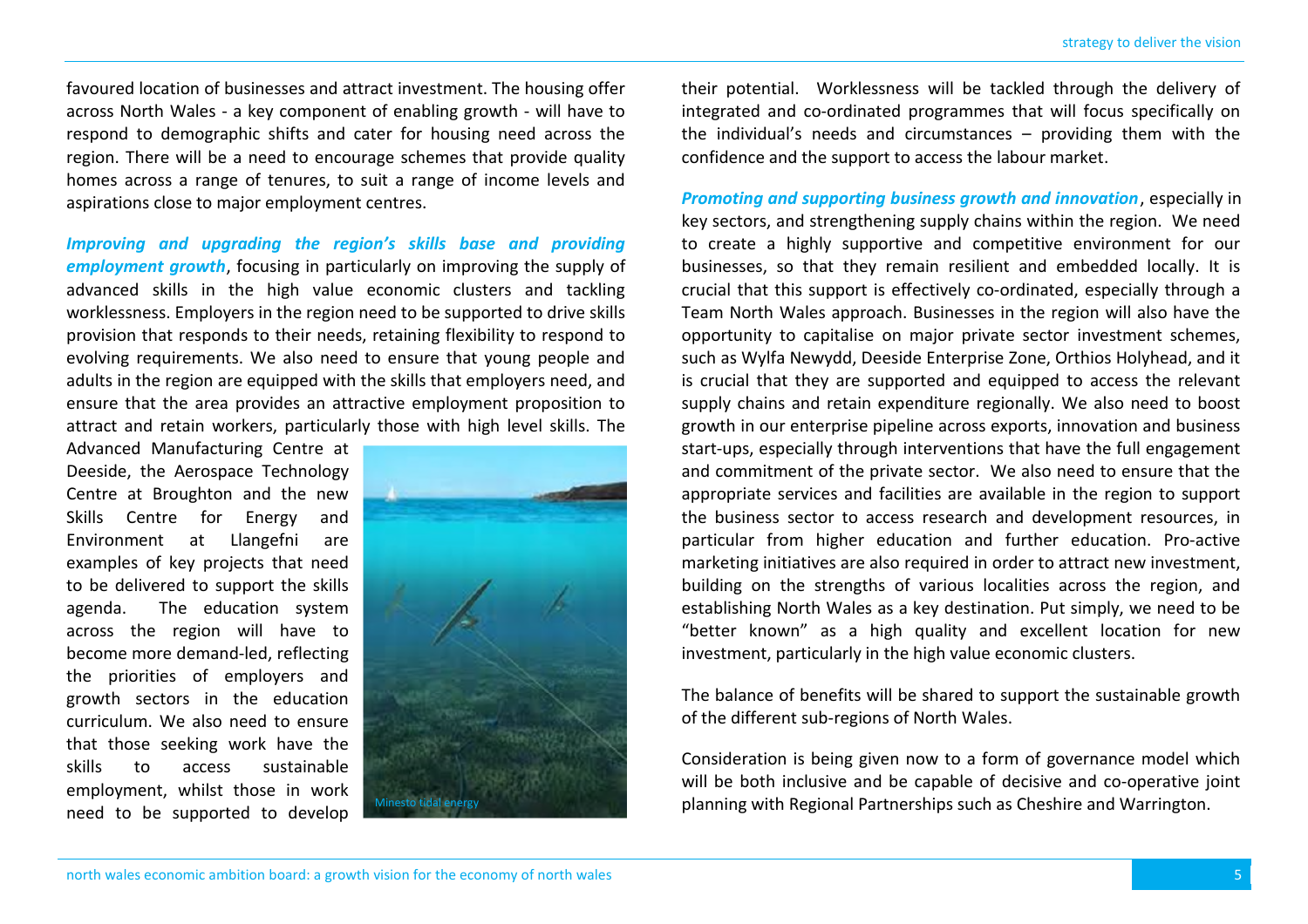# STRATEGIC PROJECTS TO DELIVER THE STRATEGY

A portfolio of strategic projects have been identified to support the delivery of the strategy. These projects – which have all been identified as priorities by a partnership including Local Authorities, Welsh Government, the private sector and Higher and Further Education Colleges - are included below under the relevant headings.

It should be noted that the key priorities of all six Local Authorities for Infrastructure, Skills and Business Growth have been incorporated within this portfolio.



## *Infrastructure Plan to enable Growth:*

| Road | A55 / A494 Route Improvement Project (£210m), improving the main access from North Wales to the Northern<br>Powerhouse*:           |
|------|------------------------------------------------------------------------------------------------------------------------------------|
|      | Aston Hill improvement<br>Flintshire Bridge alternative route                                                                      |
|      | A55 Capacity and Resilience Improvements (£35m):                                                                                   |
|      | Congestion issues at key pinch points e.g. Halkyn and Abergele<br>Resilience improvements                                          |
|      | A483 /A5 Route Improvement Project (£300m), improving the main access from North Wales to the Midlands and<br>South <sup>*</sup> : |
|      | A483 / A55 junction at Chester Business Park<br>Wrexham Town Centre junctions<br>A483 / A5 junctions at Halton through to Oswestry |
|      | A55 Menai Crossing (£135m)                                                                                                         |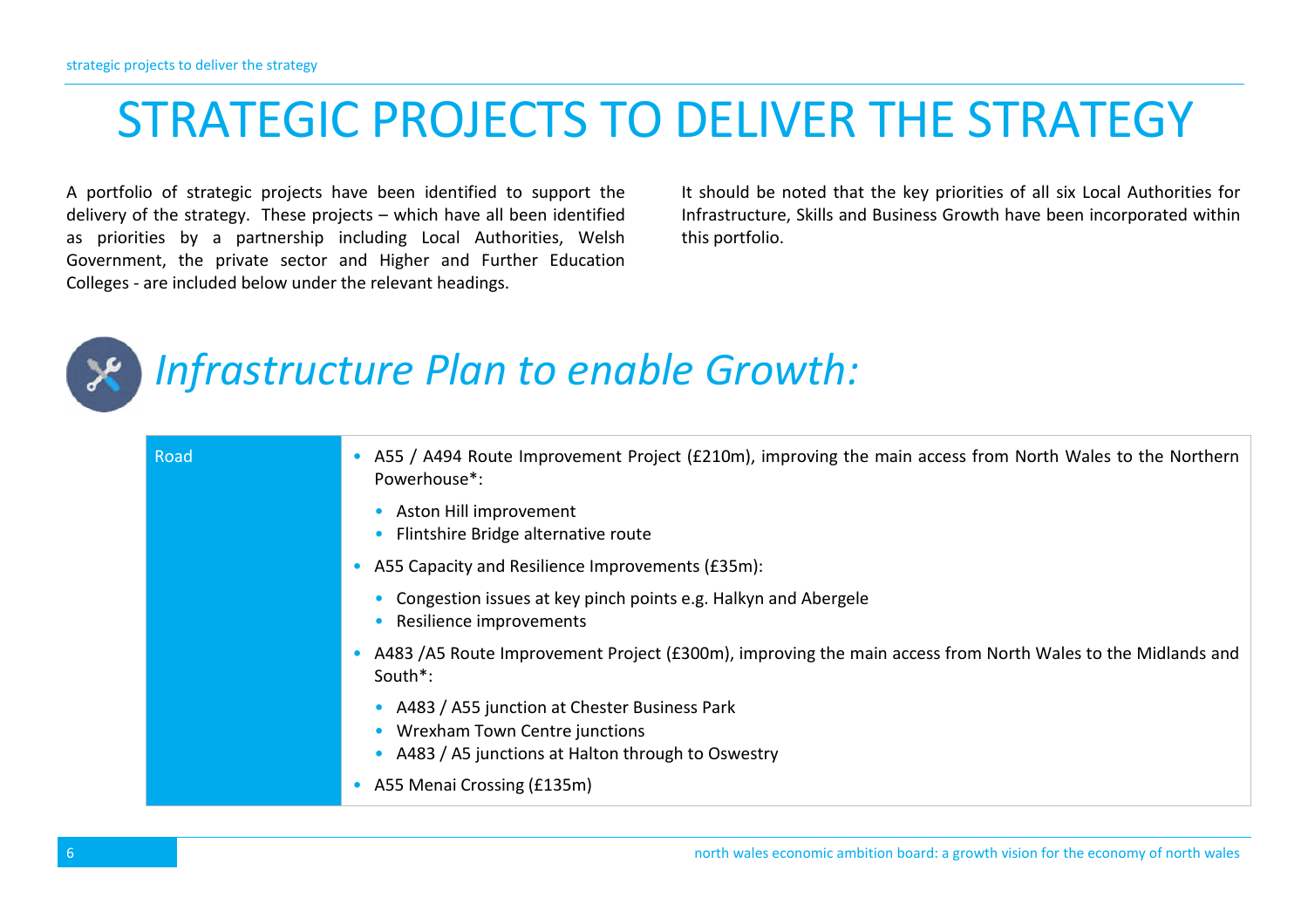|                             | • A487 Caernarfon Bontnewydd bypass (£85m)                                                                                                                                                    |
|-----------------------------|-----------------------------------------------------------------------------------------------------------------------------------------------------------------------------------------------|
|                             | • Holyhead Port Access (£10-15m)                                                                                                                                                              |
|                             | Localised access to employment opportunities<br>$\bullet$                                                                                                                                     |
| Rail                        | The delivery of a detailed prospectus (Growth Track 360) that outlines our ambition for rail service improvements<br>and connectivity with HS2 at Crewe hub - including proposals to improve: |
|                             | Service frequency and speed improvements (£20m - £25m)*                                                                                                                                       |
|                             | Network capacity improvements (£35m)*<br>$\bullet$                                                                                                                                            |
|                             | Rolling stock improvements                                                                                                                                                                    |
|                             | Electrification of the network (£750m)*                                                                                                                                                       |
|                             | Improved stations at Deeside                                                                                                                                                                  |
| <b>Integrated Transport</b> | • The delivery of a regional passenger transport network that fully integrates transport modes.                                                                                               |
| <b>Strategic Sites and</b>  | Deliver a managed programme that provides strategic employment sites with associated infrastructure including                                                                                 |
| Premises                    | access:                                                                                                                                                                                       |
|                             | Northern Gateway, Deeside (£10m)*<br>$\bullet$                                                                                                                                                |
|                             | Warren Hall, Broughton (£20m)*                                                                                                                                                                |
|                             | Wrexham Technology Park expansion (£10m)*<br>$\bullet$                                                                                                                                        |
|                             | Wrexham Industrial Estate extension (£15m)*                                                                                                                                                   |
|                             | Wrexham Business Quarter re-development (£8m)*                                                                                                                                                |
|                             | St Asaph Business Park expansion (£10m)<br>$\bullet$                                                                                                                                          |
|                             | Abergele South East (£7m)                                                                                                                                                                     |
|                             | Parc Bryn Cegin, Bangor (£3m)                                                                                                                                                                 |
|                             | Parc Cefni expansion, Llangefni (£5m)                                                                                                                                                         |
|                             | Parc Cybi, Holyhead (£2m)                                                                                                                                                                     |
|                             | Holyhead Port re-development (£5m)                                                                                                                                                            |
|                             | Ferodo Site, Caernarfon (£5m)                                                                                                                                                                 |
|                             | Centre for Energy Generation at Trawsfynydd (£5m)                                                                                                                                             |
|                             | Snowdonia Aerospace Centre, Llanbedr (£6m)                                                                                                                                                    |
|                             | Menai Science Park (£21m)<br>$\bullet$                                                                                                                                                        |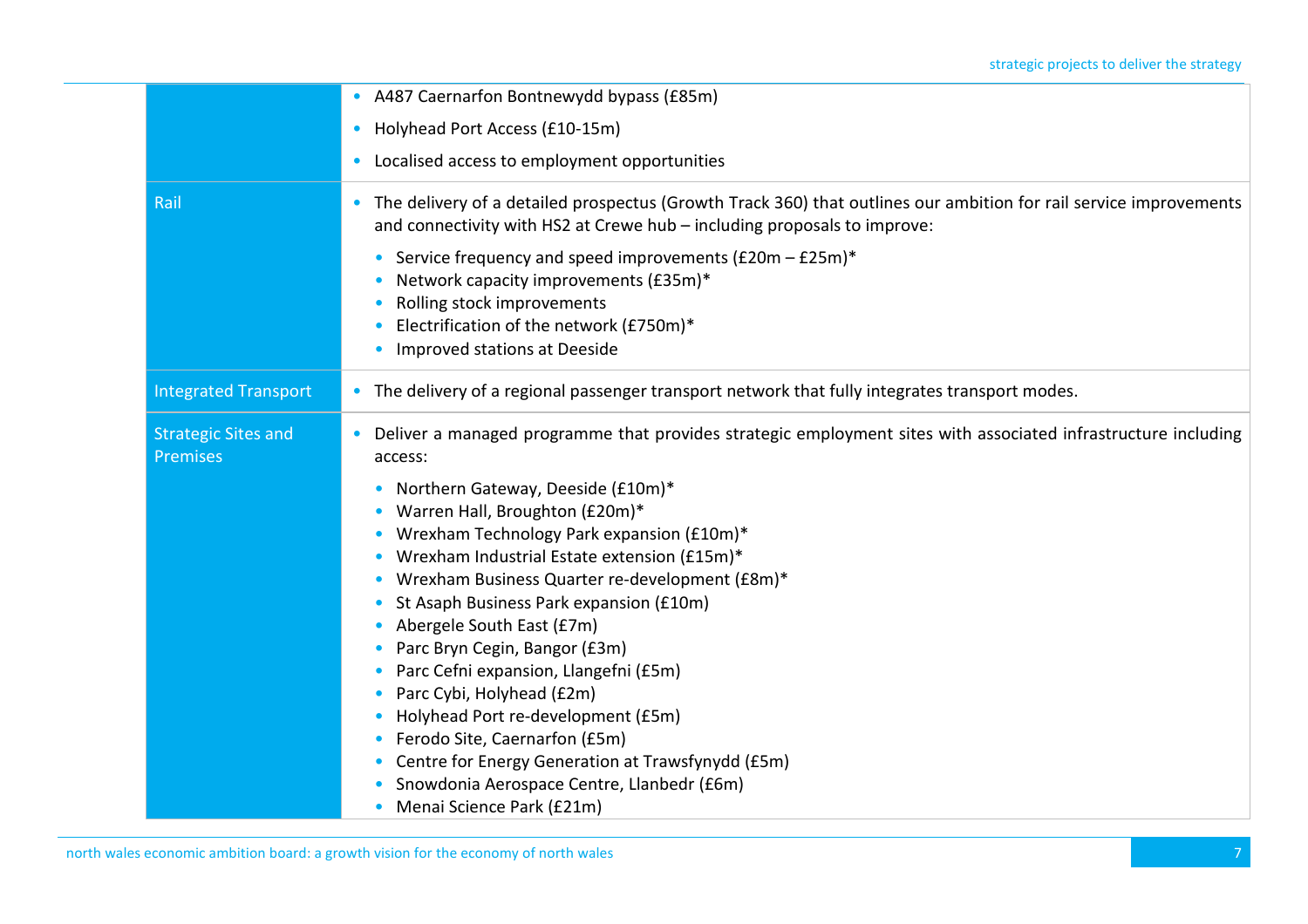#### strategic projects to deliver the strategy

|                | • Establish a regional Delivery Body to bring forward site and premises development and identify innovative funding<br>opportunities.                                                                                                                |
|----------------|------------------------------------------------------------------------------------------------------------------------------------------------------------------------------------------------------------------------------------------------------|
| <b>Digital</b> | • Promote and deliver projects that increases ultra-fast broadband and mobile coverage that enable our businesses<br>to access new markets.                                                                                                          |
|                | • Accelerate the roll-out of the connectivity infrastructure programme in the region.                                                                                                                                                                |
|                | Support continued investment in the digital network and infrastructure, especially mobile connectivity, and<br>promote activities to exploit the availability of superfast broadband. Monitor usage and promote the capacity<br>provided.            |
| Housing        | • Address key barriers to housing delivery, especially in Wrexham and Flintshire, and ensure that a supply of<br>adequate land for residential development is available to meet projected demand and need, especially reuse of<br>brown field sites. |
|                | • Support to assist with costs associated with site remediation, the delivery of enabling infrastructure and the lack<br>of funding caused by restricted access to banks and institutional funding will be available                                 |

(*\* also included within the Cheshire & Warrington Growth Deal Bid)*

#### *Skills and Employment Plan to enable Growth:*

• Delivery of a strategy that increases the uptake of STEM subjects to support energy, advanced manufacturing and digital sector in North Wales.

- Identify skills demands and work with providers in Higher/Further Education and the third sector to support developing and up skilling the regional workforce.
- Develop initiatives and projects to promote a skills pipeline across education and training providers in support of regional economic priorities.
- Deliver specific projects and programmes intended to support the key sectors: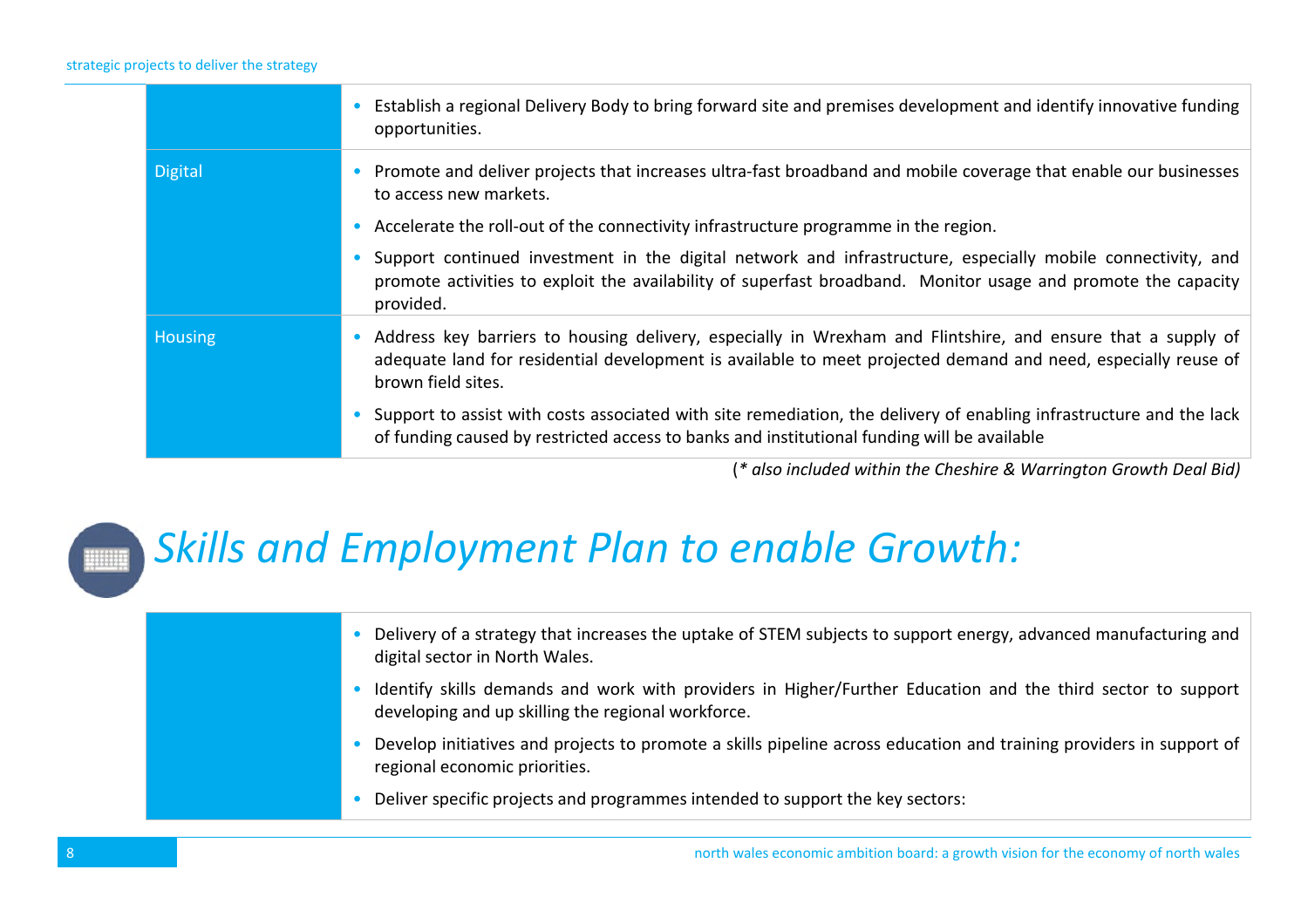- Grŵp Llandrillo Menai / Horizon ABWR Centre of Excellence and Nuclear Campus at Llangefni
- Centre of Excellence in Sustainable Energy at Bangor University and Menai Science Park
- Advanced Manufacturing Centre at Deeside and Business Productivity & Engineering Lab at Wrexham Glyndwr University
- Aerospace technology Centre at Broughton
- New Science & Technology Quarter at Bangor University
- To resource and fund a cross-border careers advice service to support the skills provision pipeline.

### *Supporting Business Growth Plan:*

- Develop sector specific projects that support continued growth of the Advanced Manufacturing sector, especially in the Aerospace, Automotive, Packaging, Nuclear, Advanced Materials, Food & Drink sectors and Medical Sciences.
- Deliver the planned lower carbon energy generating and renewable energy projects, as well as promoting and supporting opportunities to develop further projects in the region, e.g. Morlais Marine Demonstration Zone, Sustainable Energy Catapult Centre.
- Promote the continued development of the high value / knowledge intensive Finance, Business, Creative & Digital service sectors growing in North Wales, e.g. Wrexham Financial Services.
- Boost growth in our Enterprise Pipeline on a cross-border basis across Exports / Innovation / Productivity and Business Start-Ups, through a package of funds and resources covering Research and Development Business & Higher/Further Education Research / Graduate Recruitment / Export Management / a regional 'Pop Up' Incubator Fleet.
- Leverage and pool existing resource supporting economic development through establishment of the North Wales Growth Acceleration & Investment Hub (North Wales Growth Hub), co-locating key Welsh Government and North Wales Economic Ambition Board resources in one location. All the key levers and support in one place - 'Team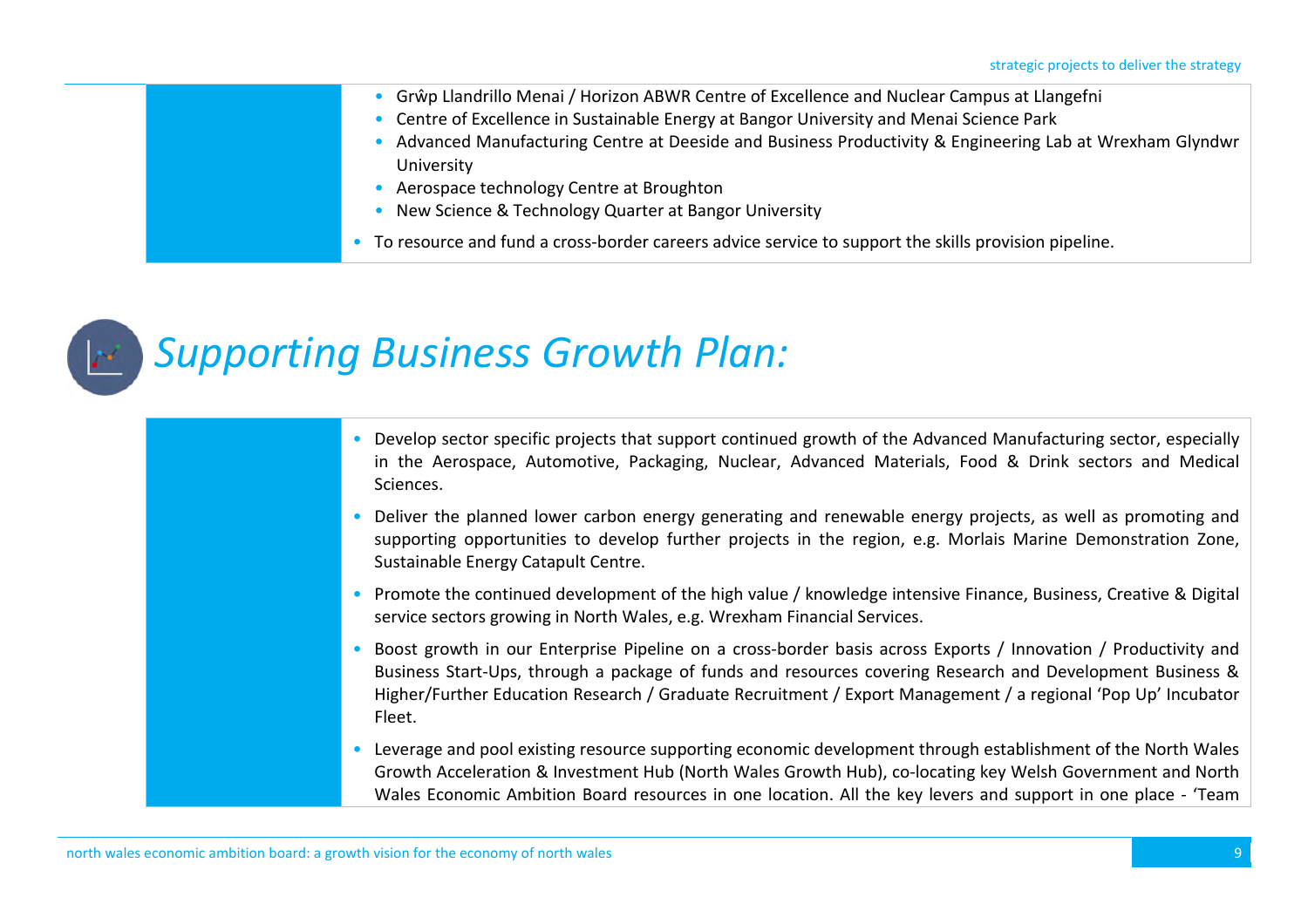North Wales'.

- Support businesses in the region to access opportunities stemming from major private and public sector investment schemes, especially through the supply chain. Some of these major projects include Wylfa Newydd, Menai Science Park, Enterprise Zones, Orthios Holyhead, and major road network improvements.
- Develop new initiatives to support the sustainability and resilience of the construction sector within North Wales.
- Provide support and incentives for major anchor companies based in North Wales to grow and develop further, such as Airbus / JCB / Siemens / Redrow / Moneypenny / Moneysupermarket / Toyota / Kingspan.
- Establish a Knowledge Transfer Programme Connecting live business needs with research facilities and expertise across North Wales, Mersey Dee and wider Northern Powerhouse region.
- Develop projects to fast track the commercialisation of new technologies and market leading products, boosting innovation and productivity growth.
- Investment in the "Innovation Corridor" across North Wales to enhance and improve facilities and learning environments, and help position Bangor University, Glyndwr University, Coleg Cambria and Grwp Llandrillo-Menai in particular as hubs for innovation, research and development.
- Capitalise on the regions reputation as a place with great quality of life, as a world-renowned adventure tourism destination and as the pivotal location linking the Irish Market and our wider region of the Northern Powerhouse, by establishing a new Regional Marketing Fund to market North Wales.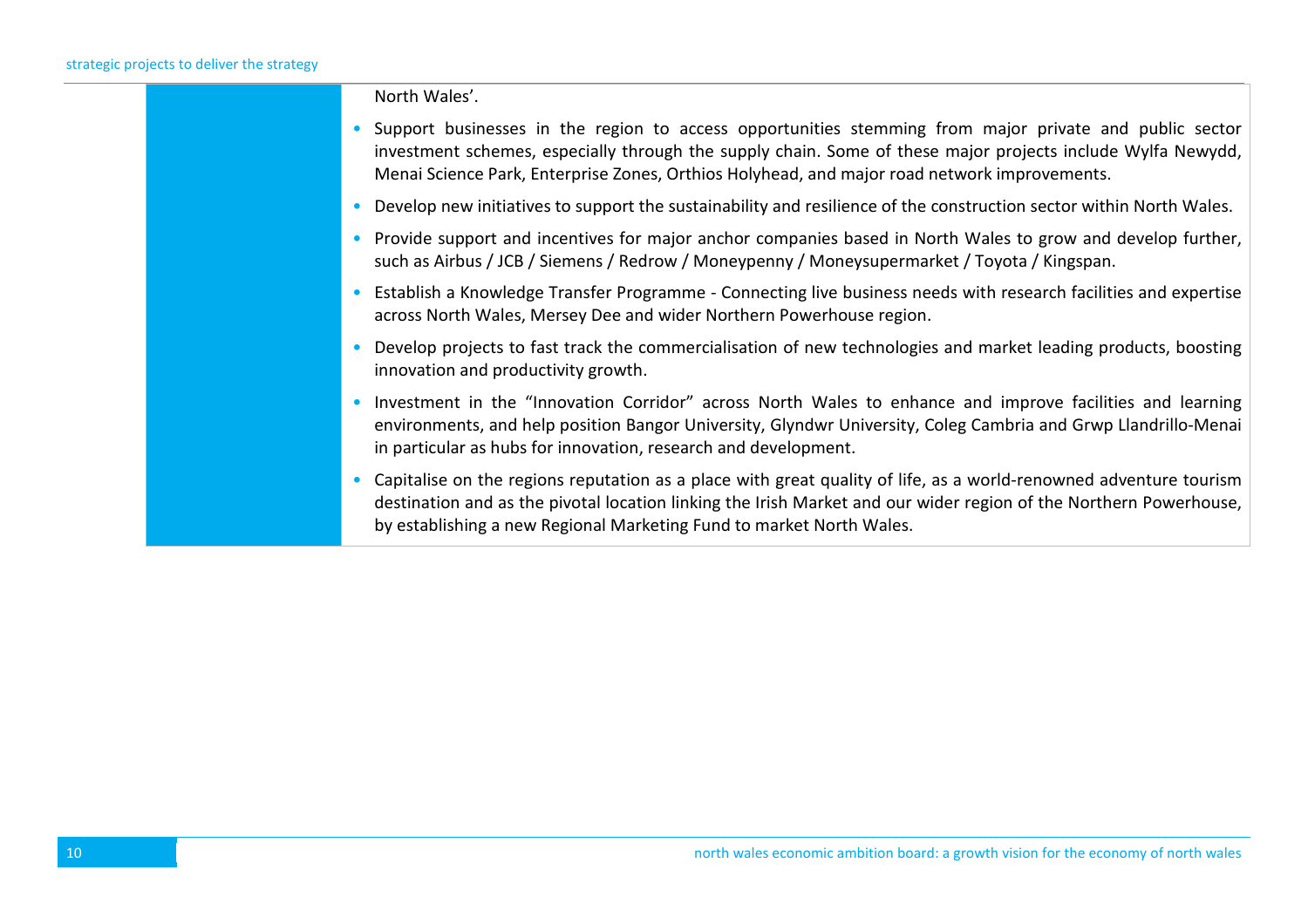# IMPACT ON THE REGION'S ECONOMIC PERFORMANCE

The forecasted growth rate for the regional economy – based on current trends – is 1.9% between 2016-2035. However, we can achieve a higher growth rate with the delivery of the Growth Vision and Strategy, and increase the value of the North Wales economy from £12.8 billon to £20 billion by 2035 – representing a growth rate of 2.8%.

The value of the economy would increase by 56% in less than 20 years. It is estimated that such growth levels will generate at least an additional 120,000 new employment opportunities. This is based on considerations contained in an independent report commissioned by the North Wales Economic Ambition Board which modelled different scenarios of future movements in GVA within North Wales.

Such improvements in GVA and employment growth will significantly reduce the output gap with the rest of the UK

The projected provision for housing allocations currently in adopted or proposed Local Development Plans across the region (which end at different times) ranges from 37,500 homes to 44,100, which is 2,500- 3,000 new homes annually. To date, 13,100 dwellings have been completed between April 2007 and April 2015 – the majority in the Flintshire and Wrexham area. This shows that the region has to be more ambitious in planning sustainable housing growth.

Given the growth projected in the region, measures need to be in place to ensure the removal of constraints and barriers to release designated sites for housing development – especially in areas of high employment growth. (This action is included in the Infrastructure Plan in the Strategy). There will also be a need for further allocation of land for housing as the Local Development Plans are renewed from 2021 onwards. This gives us the opportunity to ensure that the land use planning process is closely integrated and aligned with our economic growth strategy.

# value added to regional £7.2bn economy by 2035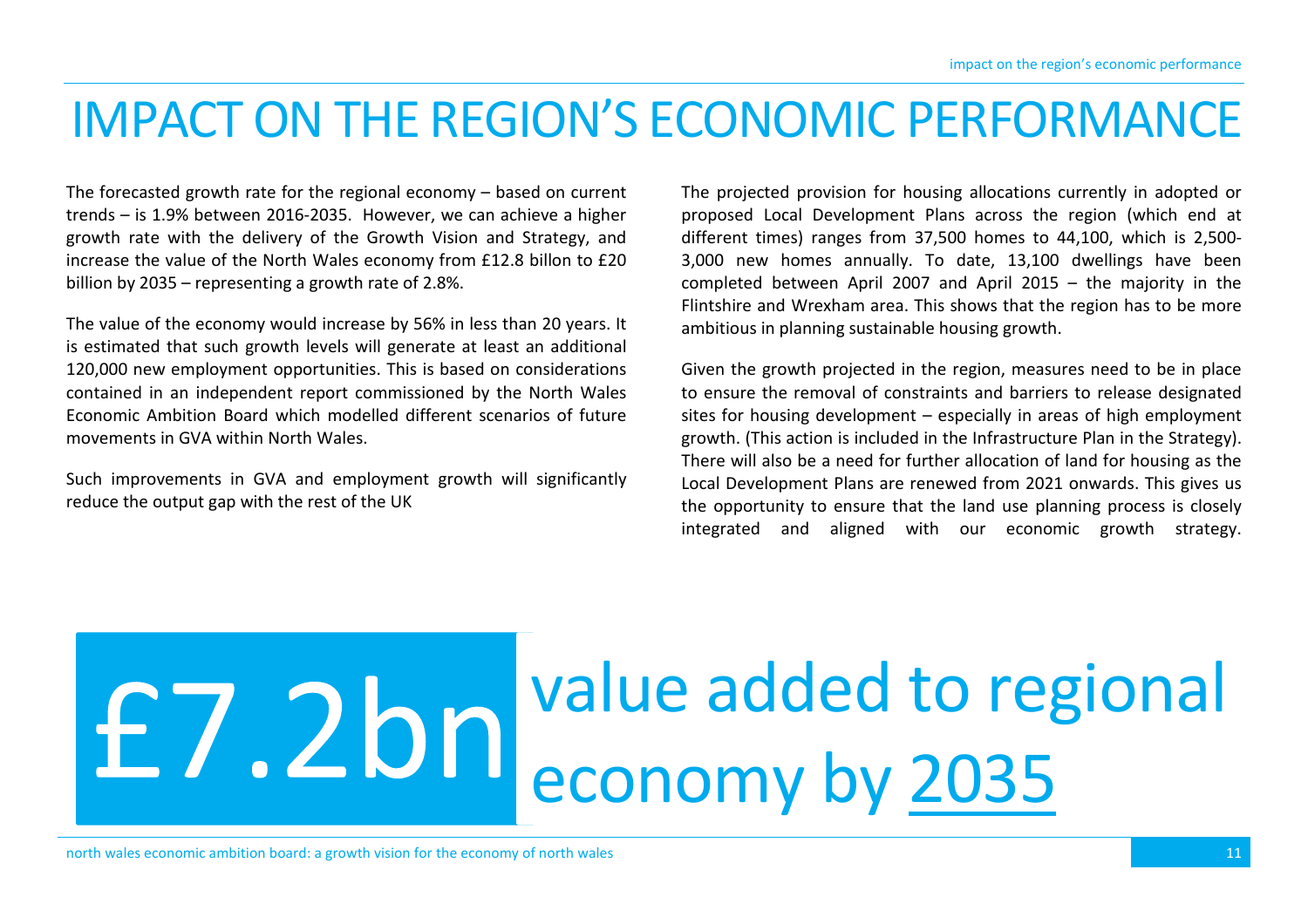## NEW RESPONSIBILITIES FOR THE REGION TO DELIVER

The region is prepared and ready to accept new responsibilities and powers on key decisions that affect the region. This will support the delivery of the Growth Vision and Strategy, as well as promoting new ways of working and improving the co-ordination of services to businesses and people through a "Team North Wales" approach.

For example, there is potential to explore with the UK and Welsh Governments the following:

• Integration of employment and skills programmes at the regional level – in particular DWP programmes and WG skills initiatives targeted at the "hard to reach" groups and those who are economically inactive. An opportunity exists through such an approach to tackle worklessness in a much more meaningful and effective way, and tailor the new Work and Health Programme to meet the needs of North Wales.

of land required for housing growth and economic growth could be done more regionally and strategically, as well as identifying strategic sites. An opportunity here to achieve better strategic integration between transport planning, economic planning and land use planning through a new and bold approach.

- A regional transport authority with the opportunity to prioritise schemes for funding across the region – with the aim of "enabling" economic growth.
- A business support and trade team working across the region with a "team north wales" approach. This team would focus in particular on our growth sectors and overcoming barriers to growth and innovation. It could also include tourism and marketing.
- New fiscal powers at the regional level, in particular a programme of Tax Increment Finance projects funded by additional NNDR tax revenue gains from economic development activities, as well as a

Regional Investment Fund to provide funding and finance for regeneration activities across the region.

North Wales is well placed to receive a range of new responsibilities, and is confident that the powers that will be devolved to the region – following negotiations and agreement with the UK and Welsh Governments – will have a positive impact on the delivery of the Growth Vision and Strategy, boosting productivity levels and improving the employment prospects of our residents.

This can be achieved if LA / WG / public body assets were pooled. Importantly if the approach was to be fully effective some of the powers currently held by WG from WDA / Land Authority days would give the new entity some key responsibilities and power. Strategic land use planning  $-$  in

• Asset Backed Investment Fund -

particular to achieve improved alignment between planning policies with economic development priorities. The process of identifying the supply

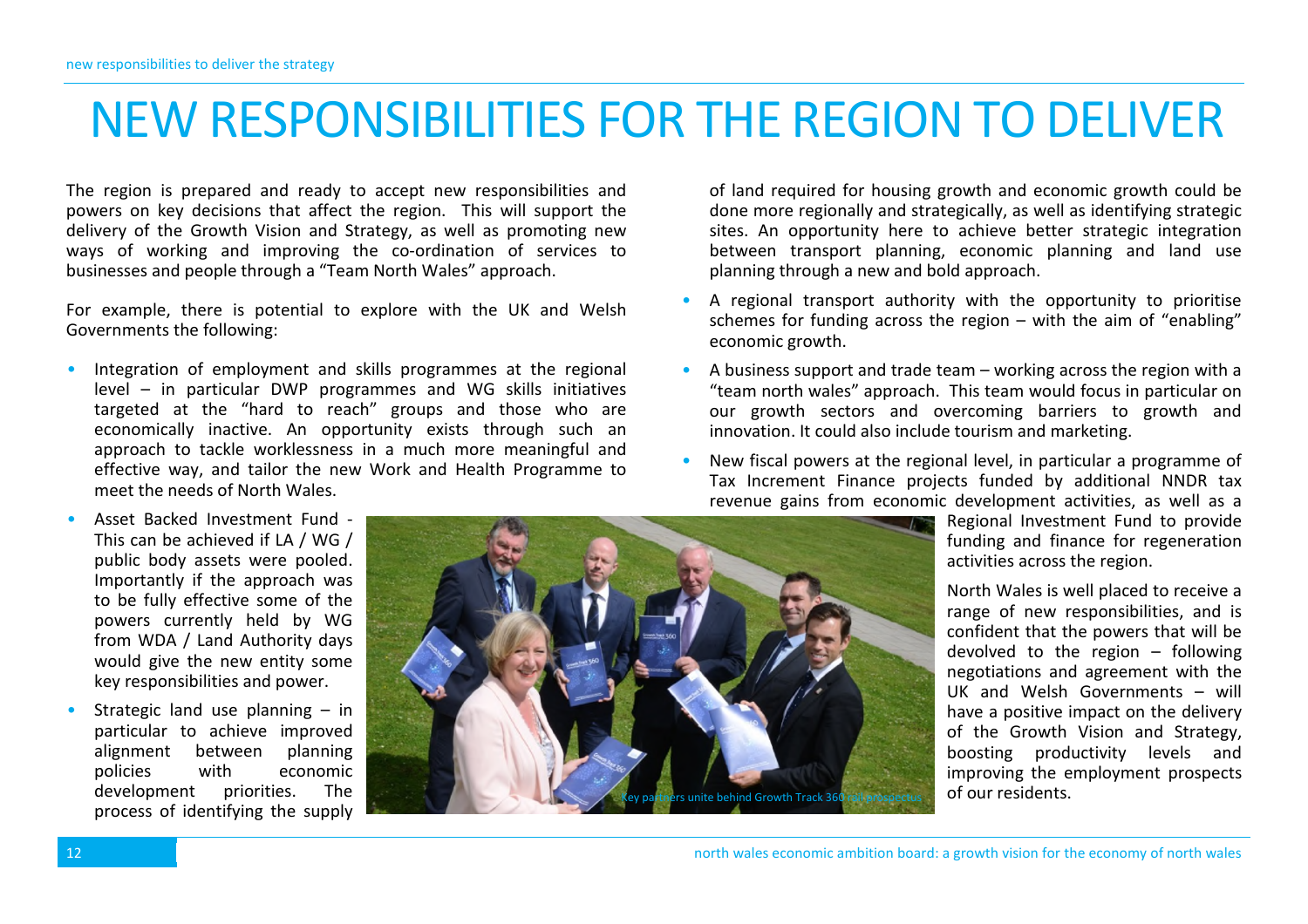# The Growth Vision is supported by:

Dilwyn O. Roberts



Dush M Evans

Councillor Dilwyn Roberts, Leader Councillor Hugh Evans OBE, Leader Councillor Aaron Shotton, Leader Councillor Dyfed Edwards, Leader





W. Utans

Councillor Mark Pritchard, Leader Councillor Ieuan Williams, Leader Ashley Rogers, Chair



Professor John Hughes, Vice Chancellor







Cyngor Busnes Gogledd Cymru North Wales Business Council

Glyn Jones OBE, Chief Executive



also *Chair, the North Wales Economic Ambition Board* north wales economic ambition board bwrdd uchelgais economaidd gogledd cymru

David

David Jones OBE, Chief Executive Professor Maria Hinfelaar,





 $\mathcal{N}$ 

Vice Chancellor



wrexham